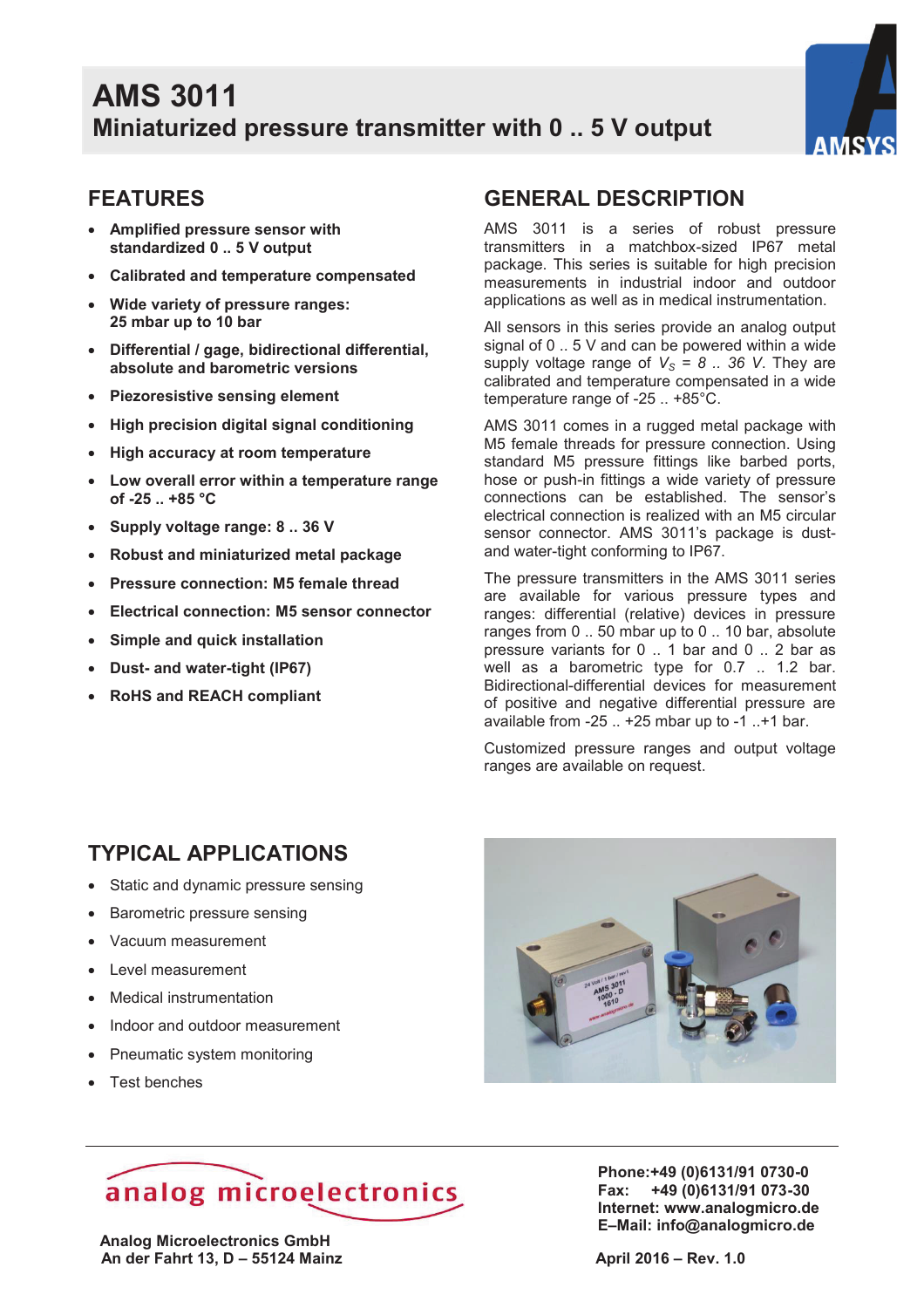## **PRESSURE RANGES**

| <b>Pressure transmitter</b><br>type (code) | <b>Pressure type</b>       | <b>Pressure</b><br>range<br>in mbar | <b>Burst</b><br>pressure <sup>1)</sup><br>in bar | <b>Pressure</b><br>range<br>in PSI | <b>Burst</b><br>pressure <sup>1)</sup><br>in PSI |
|--------------------------------------------|----------------------------|-------------------------------------|--------------------------------------------------|------------------------------------|--------------------------------------------------|
| Low pressure                               |                            |                                     |                                                  |                                    |                                                  |
| AMS 3011-0050-D                            | differential / relative    | 0.50                                | > 1                                              | 0.0.725                            | > 15                                             |
| AMS 3011-0100-D                            | differential / relative    | 0.100                               | >1                                               | 0.1450                             | >15                                              |
| AMS 3011-0025-D-B                          | bidirectional differential | $-25$ $+25$                         | >1                                               | $-0.362$ $+0.362$                  | > 15                                             |
| AMS 3011-0050-D-B                          | bidirectional differential | $-50$ $+50$                         | >1                                               | $-0.725$ $+0.725$                  | > 15                                             |
| AMS 3011-0100-D-B                          | bidirectional differential | $-100$ $+100$                       | >1                                               | $-1.450 + 1.450$                   | $>15$                                            |
| <b>Standard pressure</b>                   |                            |                                     |                                                  |                                    |                                                  |
| AMS 3011-0200-D                            | differential / relative    | 0.200                               | > 5                                              | 0.2.901                            | > 72                                             |
| AMS 3011-0350-D                            | differential / relative    | 0.350                               | > 5                                              | 0.5.076                            | > 72                                             |
| AMS 3011-0500-D                            | differential / relative    | 0.500                               | > 5                                              | 0.7.251                            | > 72                                             |
| AMS 3011-1000-D                            | differential / relative    | 0.1000                              | > 5                                              | 0.14.50                            | > 72                                             |
| AMS 3011-0200-D-B                          | bidirectional differential | $-200$ $+200$                       | > 5                                              | $-2.901$ $+2.901$                  | > 72                                             |
| AMS 3011-0350-D-B                          | bidirectional differential | $-350$ $+350$                       | > 5                                              | $-5.076$ $+5.076$                  | > 72                                             |
| AMS 3011-1000-D-B                          | bidirectional differential | $-1000$ $+1000$                     | > 5                                              | $-14.50 + 14.50$                   | > 72                                             |
| AMS 3011-1000-A                            | absolute                   | 0.1000                              | > 5                                              | 0.14.50                            | > 72                                             |
| AMS 3011-1200-B                            | barometric                 | 700  1200                           | > 5                                              | 10.1517.40                         | > 72                                             |
| <b>Medium pressure</b>                     |                            |                                     |                                                  |                                    |                                                  |
| AMS 3011-2000-D                            | differential / relative    | 0.2000                              | > 16                                             | 0.29.01                            | > 232                                            |
| AMS 3011-4000-D                            | differential / relative    | 0.4000                              | > 16                                             | 0.58.02                            | > 232                                            |
| AMS 3011-7000-D                            | differential / relative    | 0.7000                              | > 16                                             | 0.101.52                           | > 232                                            |
| AMS 3011-10000-D                           | differential / relative    | 0.10000                             | > 16                                             | 0.145.0                            | > 232                                            |
| AMS 3011-2000-A                            | absolute                   | 0.2000                              | > 5                                              | 0.29.01                            | > 72                                             |

#### *Table 1:* **AMS 3011 standard pressure ranges (other ranges on request)**

## **MAXIMUM RATINGS**

| <b>Parameter</b>                             | <b>Minimum</b> | <b>Typical</b> | <b>Maximum</b> | <b>Units</b> |
|----------------------------------------------|----------------|----------------|----------------|--------------|
| Maximum supply voltage: $V_{S,max}$          |                |                | 36             |              |
| Operating and storage temperature: $T$       | $-25$          |                | 85             | $\circ$      |
| Common mode pressure: $p_{CM}$ <sup>2)</sup> |                |                | 16             | bar          |

#### *Table 2:* **Maximum ratings**

#### **Notes:**

- 1) Burst pressure is defined as the maximum pressure, which can be applied to one pressure port relative to the other port (or while only one pressure port is connected) without causing damages / leaks.
- 2) Common mode pressure is defined as the maximum pressure, which can be applied simultaneously on both pressure ports of a differential or bidirectional transmitter without causing damages, while no differential pressure is applied.

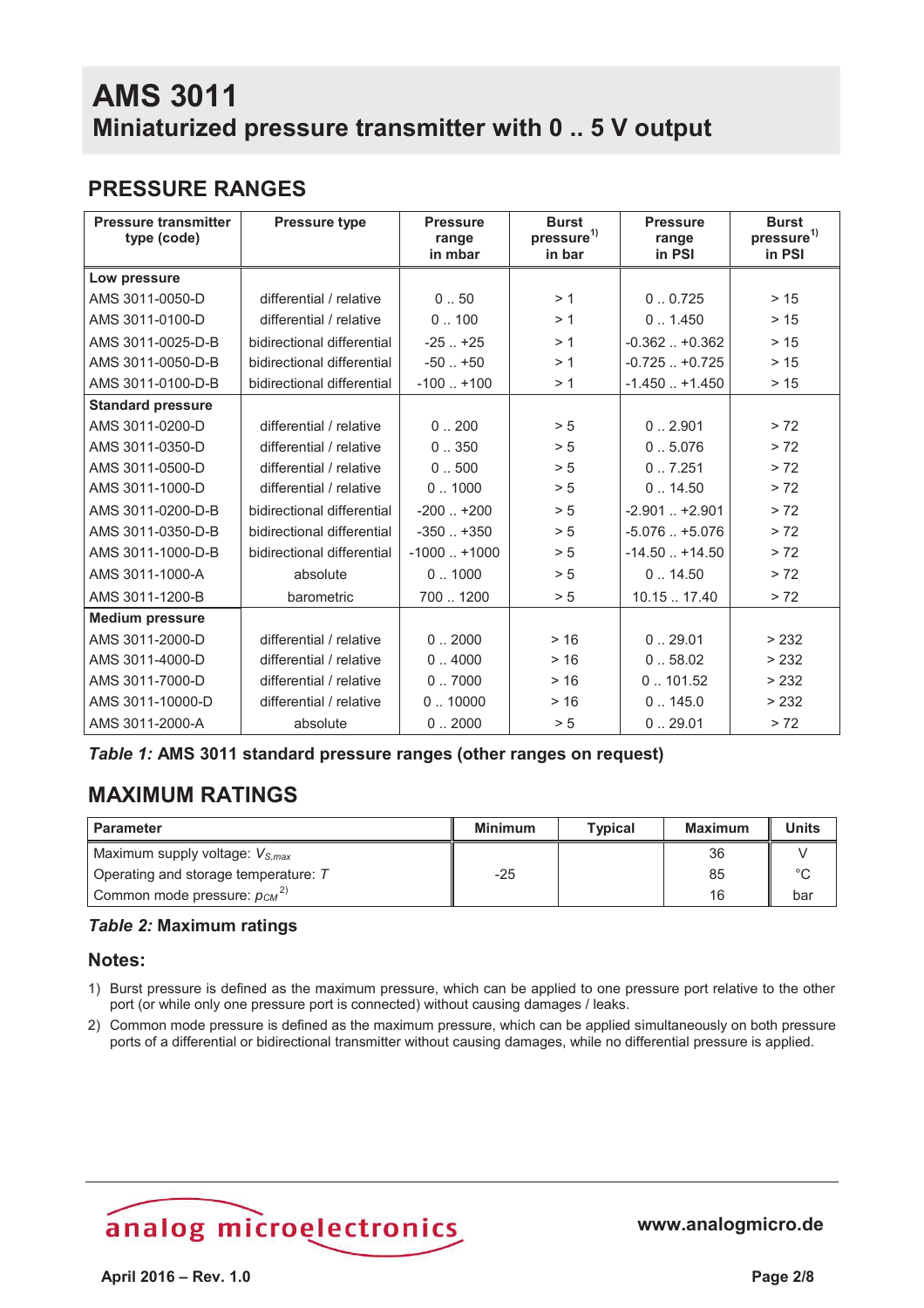## **SPECIFICATIONS**

All parameters apply to  $V_s$  = 24 V,  $T_{op}$  = 25°C and  $R_L$  = 10 kΩ, unless otherwise stated.

| <b>Parameter</b>                                                     | <b>Minimum</b>                  | <b>Typical</b> | <b>Maximum</b> | <b>Units</b> |
|----------------------------------------------------------------------|---------------------------------|----------------|----------------|--------------|
| Analog output signal                                                 |                                 |                |                |              |
| $@$ specified minimum pressure (see "pressure ranges") <sup>1)</sup> | $\mathbf 0$                     | < 0.025        | 0.05           | $\vee$       |
| $@$ specified maximum pressure (see "pressure ranges") <sup>1)</sup> |                                 | 5              |                | V            |
| Full span output (FSO) <sup>2)</sup>                                 |                                 | 5              |                | V            |
| without pressure (only bidirectional differential types)             |                                 | 2.5            |                | V            |
| Accuracy <sup>3)</sup> @ $T_{op}$ = 25°C                             |                                 |                |                |              |
| Low pressure types (50, 100 mbar)                                    |                                 | ±0.5           | ±1.0           | %FSO         |
| Standard pressure types (200, 350, 500, 1000, 1200 mbar)             |                                 | ±0.5           | ±1.0           | %FSO         |
| Medium pressure types (> 1200 mbar)                                  |                                 | ±0.5           | ±1.0           | %FSO         |
| Overall error <sup>4)</sup> @ $T_{op}$ = -25  85°C                   |                                 |                |                |              |
| Low pressure types (50, 100 mbar)                                    |                                 | ±1.0           | ±2.0           | %FSO         |
| Standard pressure types (200, 350, 500, 1000, 1200 mbar)             |                                 | ±0.7           | ±1.5           | %FSO         |
| Medium pressure types (> 1200 mbar)                                  |                                 | ±0.7           | ±1.5           | %FSO         |
| Long term stability                                                  |                                 |                | ${}_{0.5}$     | %FSO/a       |
| Nonlinearity <sup>5)</sup>                                           | $-0.3$                          | < 0.1          | 0.3            | %FSO         |
| Resolution analog output signal                                      |                                 |                | 0.05           | %FSO         |
| Supply voltage (V <sub>s</sub> to GND)                               | 8                               | 24             | 36             | $\vee$       |
| Current consumption                                                  |                                 |                | 5              | mA           |
| Response time (10%  90% rise time)                                   |                                 | 1              | $\overline{2}$ | ms           |
| Load resistor $R_L$                                                  | $\overline{2}$                  |                |                | kΩ           |
| Capacitive load                                                      |                                 |                | 50             | nF           |
| Dependency of Vout on Vs <sup>6)</sup>                               |                                 |                | < 0.1          | %FSO         |
| Pressure Changes                                                     | $10^6$                          |                |                |              |
| Compensated operating temperature range ToP                          | $-25$                           |                | 85             | $^{\circ}C$  |
| Weight without cable                                                 |                                 | 45             |                | gram         |
| Package material                                                     | standard: hard-eloxed aluminum  |                |                |              |
|                                                                      | on request: stainless steel 316 |                |                |              |
| Media compatibility                                                  | See notes <sup>7), 8)</sup>     |                |                |              |
| Protection classification <sup>9)</sup>                              | IP67                            |                |                |              |

#### *Table 3:* **Specifications**

#### **Specification Notes:**

- 1) Pressure ranges are specified in *Table 1*.
- 2) The Full Span Output (FSO) is the algebraic difference between the output voltage at the specified minimum pressure and the output voltage at the specified maximum pressure (nominal FSO = 5 V).
- 3) The accuracy is defined as the maximum deviation of the measurement value from the ideal transfer function at room temperature (RT) in %FSO including the adjustment error (offset and span), nonlinearity, pressure hysteresis and repeatability. Nonlinearity is the measured deviation from the best fit straight line (BFSL) across the entire pressure range. Pressure hysteresis is the maximum deviation of the output value at any pressure within the specified range when the pressure is cycled to and from the specified minimum or maximum pressure. Repeatability is the maximum variation of the output value at any pressure within the specified range over 10 pressure cycles.

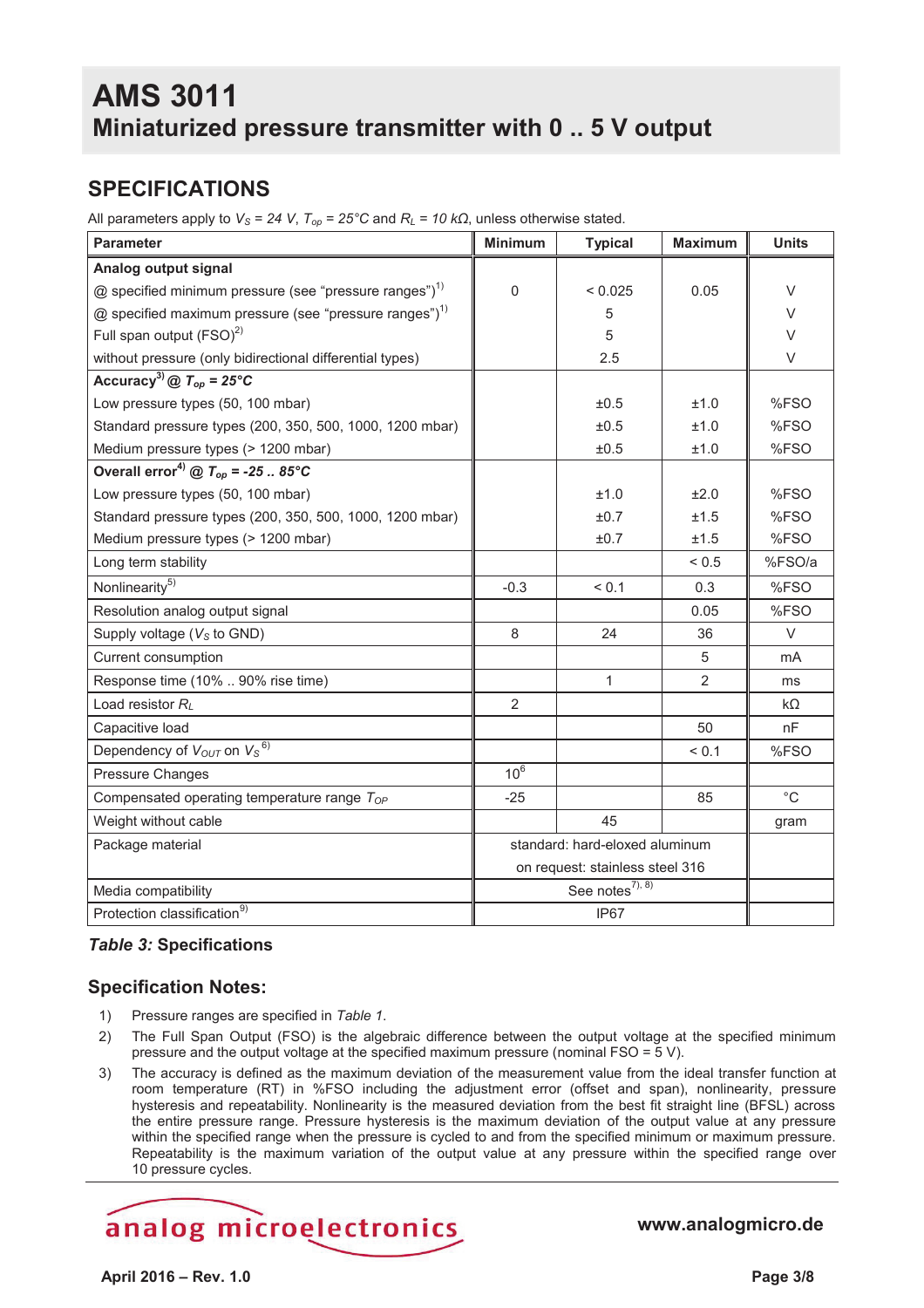- 4) The overall error is defined as the maximum deviation of the measurement value from the ideal transfer function in %FSO across the entire temperature range (-25 … 85 °C).
- 5) Defined as best fit straight line (BFSL).
- 6) The given value is the maximum deviation from the output voltage at  $V_s = 24$  V over the complete supply voltage range at any pressure in the specified range. It is normalized to the FSO.
- 7) Media compatibility of pressure port 1 (for a description of port 1, see *Figure 3*): fluids and gases non-corrosive to ceramics, silicon, Pyrex, RTV silicone rubber, NBR rubber and package material (aluminum or stainless steel).
- 8) Media compatibility of pressure port 2 (for a description of port 2, see *Figure 3*): clean, dry gases, non-corrosive to ceramics, silicon, Pyrex, RTV silicone rubber, gold, tin, silver palladium, NBR rubber and package material (alkaline or acidic liquids can destroy AMS 3011).
- 9) With pressure and electrical connection established.

#### **FUNCTIONAL DESCRIPTION**

AMS 3011 combines a piezoresistive silicon chip and a mixed-signal integrated circuit (ASIC) on a ceramic substrate housed in a robust metal package. The piezoresistive silicon chip acts as pressure sensing element and the ASIC is used for amplification and signal-conditioning.

The physical pressure, which is applied to AMS 3011's pressure ports, is converted into a differential voltage signal by the sensing element. This differential voltage signal, which is almost proportional to the applied pressure, is converted into a standardized, temperature independent analog output voltage of  $V_{OUT} = 0$ .. 5 V by the signal-conditioning ASIC.

The signal-conditioning is done in the following way (see *Figure 1*):

At first the sensing element's differential voltage signal is pre-amplified and converted into a digital signal using a 14-bit A/D converter (ADC). This digitized pressure signal is processed mathematically by the ASIC's integrated microcontroller unit. To achieve a calibrated and temperature compensated output signal the microcontroller unit uses individual correction coefficients and a mathematical correction algorithm, which are stored in the ASIC's EEPROM during AMS 3011's factory calibration process. The temperature value needed for the temperature compensation is measured directly at the piezoresistive sensing element, too. To obtain an analog output voltage the corrected digital signal is converted back into an analog voltage by an 11-bit D/A converter (DAC).

The standardized output voltage  $V_{OUT} = 0$ . 5 V (or 2.5 V ± 2.5 V for bidirectional differential types) is a linear function of the applied pressure.<sup>1</sup> It is independent of the applied supply voltage.



## *Figure 1:* **AMS 3011's block diagram**

1 The applied pressure is the pressure difference between port 1 and port 2 for differential and bidirectional differential pressure transmitters. For relative pressure types it is the pressure difference between port 1 and ambient pressure and for absolute and barometric pressure types it is the pressure at port 2 (for the definition of ports see *Figure 3*).

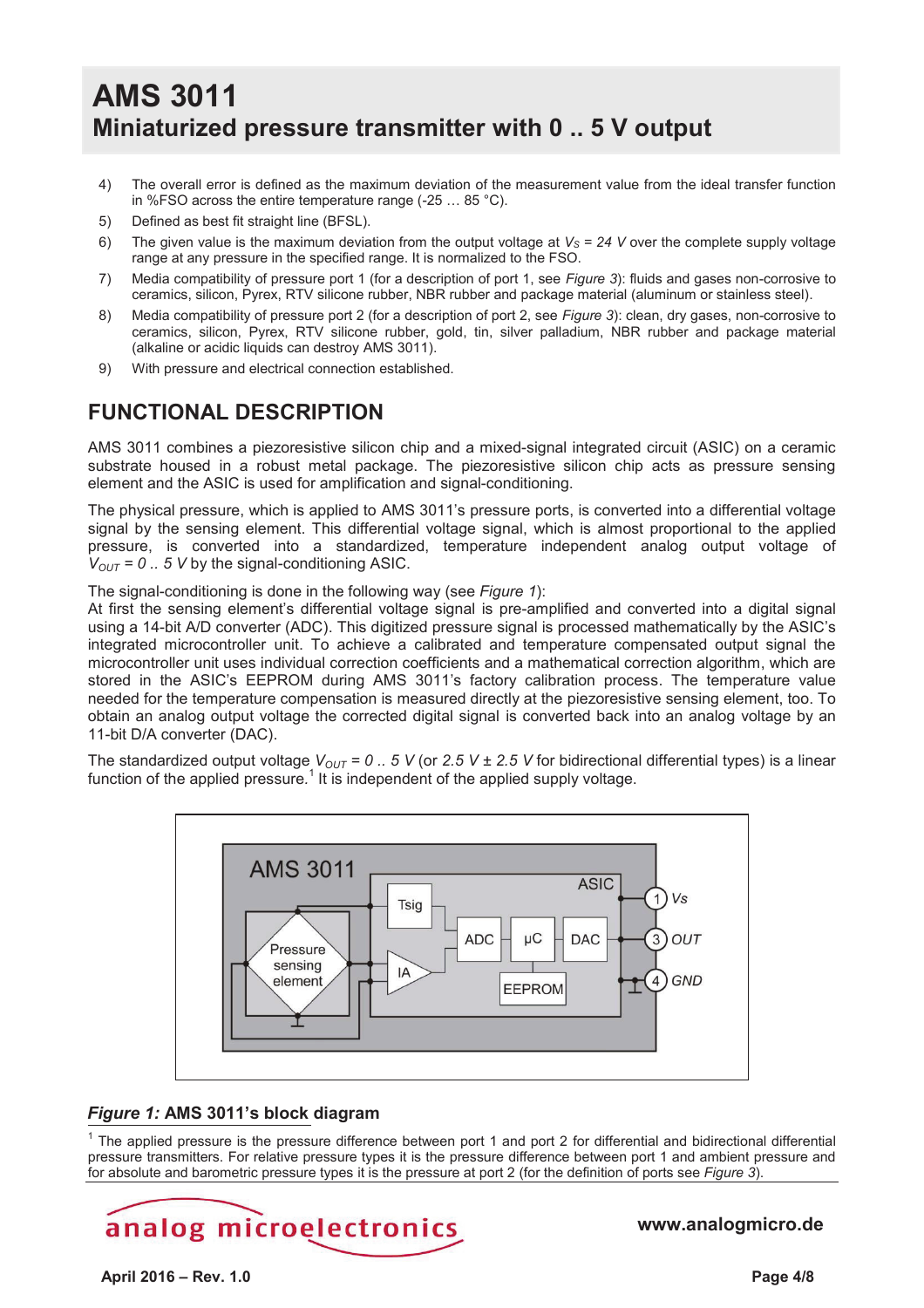## **INITIAL OPERATION**

The pressure transmitters of the series AMS 3011 can be screw mounted in a fast and easy way using the two integrated through bores (Ø 4.3 mm) at the sensor's metal package's edges.

The electrical connection is established using the integrated M5 circular sensor connector and a suitable cable with female M5 sensor connector (see "additional equipment"). Pin 1 (Vs) is directly connected to the power supply's positive output and pin 4 (GND) is connected to GND (see *Figure 2*). Pin 3 (OUT) can be connected to a voltmeter directly to measure the output signal voltage  $V_{OUT}$  (referenced to GND) or a load resistor  $R_L$  can be connected between pin 3 and GND and  $V_{OUT}$  can be measured parallel to  $R_L$ . The output voltage  $V_{OUT}$  = 0.. 5 V at pin 3 is a linear function of the applied pressure and does not depend on the supply voltage. Please ensure that the supply voltage is in the specified range of 8 and 36 V and that the power supply is able to source at least 5 mA (for  $R_1 ≥ 10 kΩ$ )

The pressure connection is made using the package's M5 female thread pressure ports, where a multitude of pressure fittings can be connected (see "additional equipment"). Depending on the type of pressure transmitter and the application one or two of the pressure ports have to be connected to the measuring media/volume. For the pressures at AMS 3011's pressure ports the following requirements have to be fulfilled, wherein  $p_1$  is the pressure at port 1 and  $p_2$  is the pressure at port 2 (for port definition see *Figure 3*):

| for differential pressure (type AMS 3011-XXXX-D):                 | $p_1 > p_2$                                   |
|-------------------------------------------------------------------|-----------------------------------------------|
| for relative / gage pressure (type AMS 3011-XXXX-D):              | $p_1 > p_{ambient}, p_1$ = measuring pressure |
| for bidirectional differential pressure (type AMS 3011-XXXX-D-B): | $p_1 > p_2$ or $p_1 < p_2$ possible           |
| for absolute pressure (type AMS 3011-XXXX-A):                     | $p_2$ = measuring pressure                    |
| for barometric pressure (type AMS 3011-XXXX-B):                   | $p_2$ = measuring pressure                    |

The maximum pressures (see *Table 1*) and the guidelines concerning media compatibility (see specification notes 7) and 8)) have to be taken into account.

AMS 3011's package is dust- and water-tight according to IP67. Please keep in mind that AMS 3011 is only dust- and watertight if the electrical and the pressure connections are established.



#### *Figure 2:* **Electrical connection of AMS 3011**

# analog microelectronics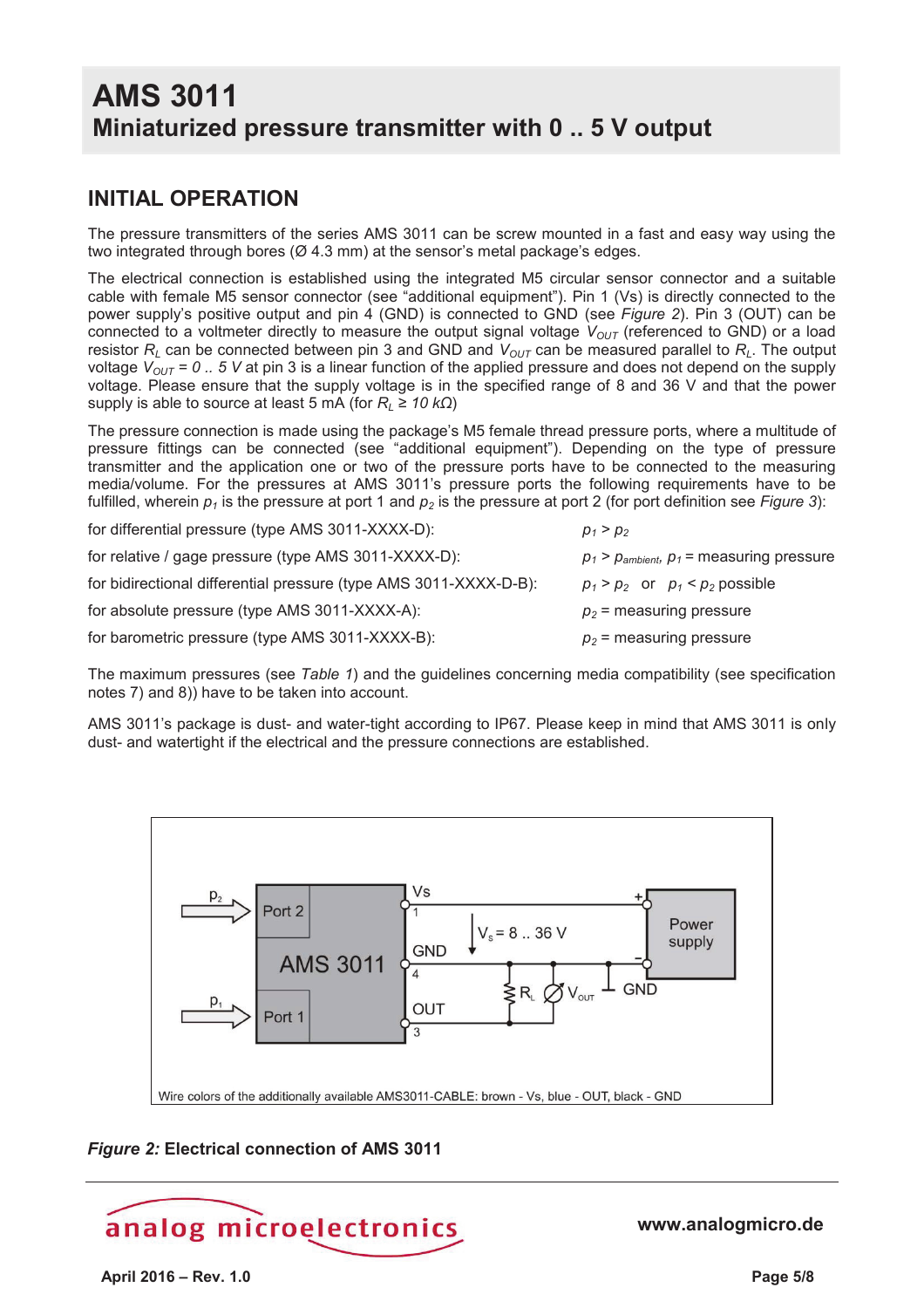## **DIMENSIONS AND PINOUT**



*Figure 3:* **Dimensions and pinout of AMS 3011's package** 

#### **Notes:**

- 1) For absolute and barometric pressure transmitters only port 2 is available.
- 2) The electrical connection is established using an M5 sensor connector series 707 from Binder GmbH.
- 3) For pressure connection Analog Microelectronics recommends the pressure fittings listed in "additional equipment".

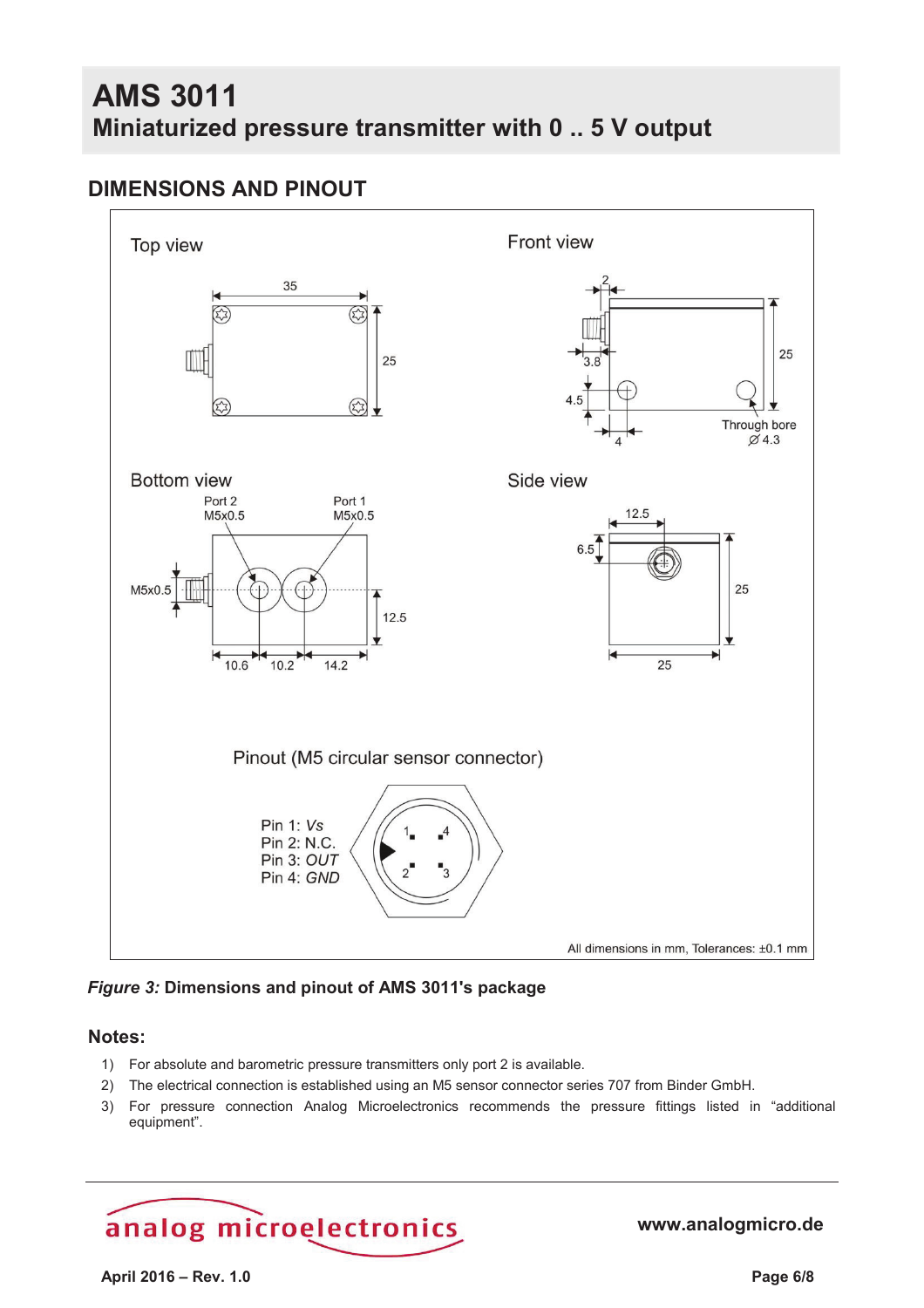## **INFORMATION FOR ORDERING**

#### **Ordering code:**



#### **Pressure range:**

| Pressure range code | mbar  | <b>PSI</b> | kPa  |
|---------------------|-------|------------|------|
| 0025                | 25    | 0.362      | 2.5  |
| 0050                | 50    | 0.725      | 5    |
| 0100                | 100   | 1.450      | 10   |
| 0200                | 200   | 2.901      | 20   |
| 0350                | 350   | 5.076      | 35   |
| 0500                | 500   | 7.251      | 50   |
| 1000                | 1000  | 14.50      | 100  |
| 1200                | 1200  | 17.40      | 120  |
| 2000                | 2000  | 29.01      | 200  |
| 4000                | 4000  | 58.02      | 400  |
| 7000                | 7000  | 101.52     | 700  |
| 10000               | 10000 | 145.0      | 1000 |

#### *Table 4: Pressure ranges*

#### **Pressure type:**

| <b>Pressure type code</b> |                                       | Available pressure ranges                |
|---------------------------|---------------------------------------|------------------------------------------|
| D                         | differential / relative (gage)        | 0  50 mbar to 0  10000 mbar              |
|                           | <b>D-B</b> bidirectional differential | $-25$ $+25$ mbar to $-1000$ $+1000$ mbar |
|                           | absolute                              | 01000 mbar and 02000 mbar                |
| <b>B</b>                  | barometric (absolute)                 | 700  1200 mbar                           |

*Table 5: Pressure types*

## **ADDITIONAL EQUIPMENT**

| <b>ORDER NUMBER</b> | <b>DELIVERY FORM</b>                                    |  |
|---------------------|---------------------------------------------------------|--|
| AMS3011-CABLE       | 3-wire cable with mating M5 sensor connector (2 m long) |  |
|                     | wiring: brown $-$ Vs, blue $-$ OUT, black $-$ GND       |  |

# analog microelectronics

**www.analogmicro.de**

our distribut/<br>www.amsys.c

AMSY